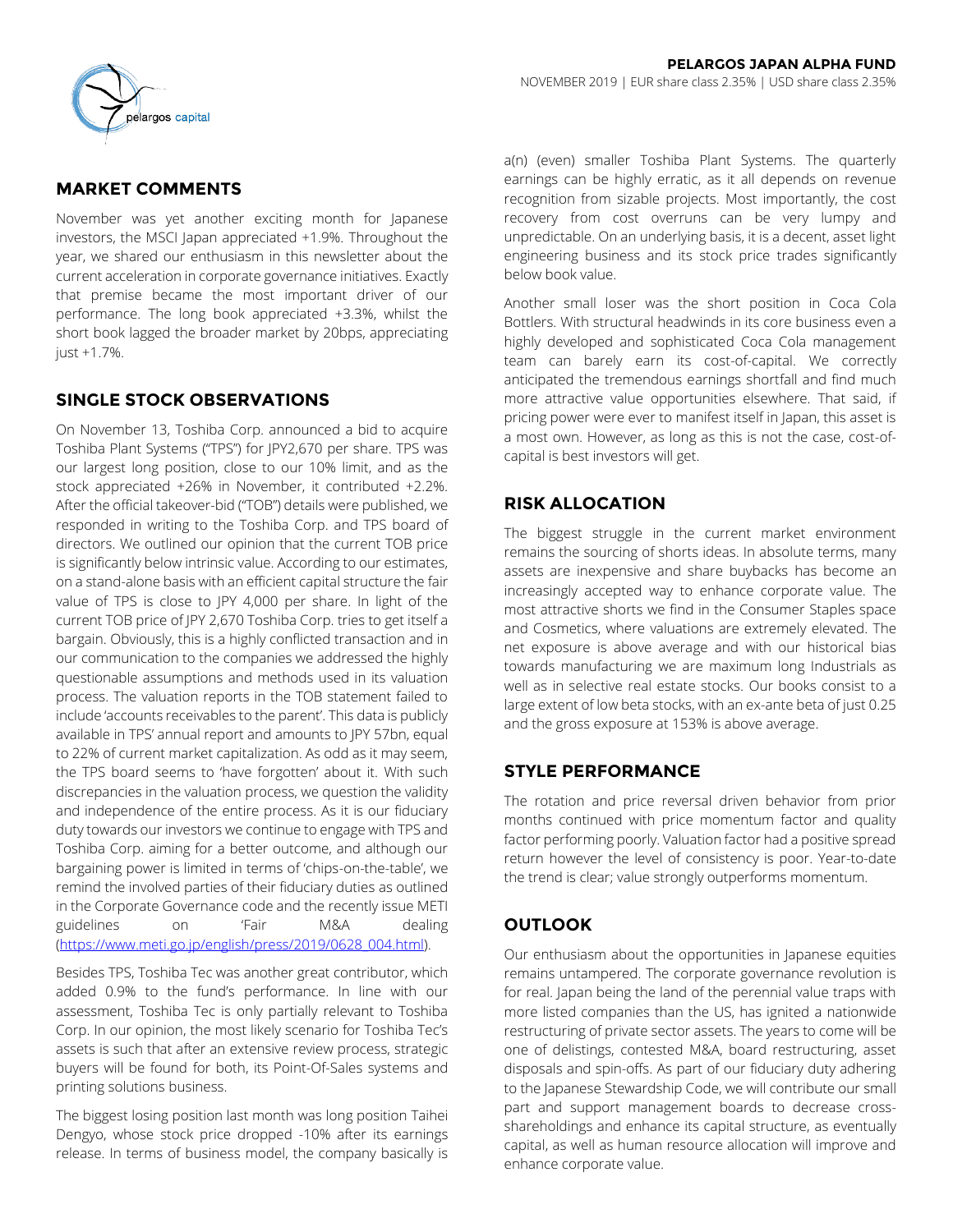

### **PELARGOS JAPAN ALPHA FUND**

NOVEMBER 2019 | EUR share class 2.35% | USD share class 2.35%

# **FUND CHARTS AND FACTS**



#### TOP 5 GROSS POSITIONS

| Toshiba Plant Systems   |
|-------------------------|
| Toshiba Tec Corp        |
| Maeda Road Construction |
| Toyo Construction       |
| Taihei Dengyo           |
|                         |

#### TOP 5 MOVERS

| Toshiba Plant Systems   | 2.22% |
|-------------------------|-------|
| Toshiba Tec Corp        | 0.89% |
| Maeda Road Construction | 0.65% |
| Findex Inc.             | 0.27% |
| Zuiko                   | 0.21% |

#### **TOP 5 SHAKERS**

| Taihei Dengyo                    | $-0.52%$ |
|----------------------------------|----------|
| Takara Leben Infrastructure Fund | $-0.33%$ |
| Coca Cola Bottlers Japan         | $-0.23%$ |
| Showa Denko K K                  | $-0.23%$ |
| Panasonic                        | $-0.17%$ |

#### **FUND FACTOR**

|                        | Long | Short |
|------------------------|------|-------|
| Price to Earnings (PE) | 15.2 | 22.2  |
| EV/EBITDA              | 9.2  | 10.2  |
| Price to Book (PB)     | 1.9  | 2.1   |
| Dividend Yield         | 2.5  | 1.8   |
| EV/IC                  | 1.1  | 1.8   |
| 1 month momentum       | 5.4  | 0.7   |
| 12-1 month momentum    | 11.9 | -3.5  |

#### **FUND PERFORMANCE\***

|                                                          | 115120        | $FIR*$       |  |
|----------------------------------------------------------|---------------|--------------|--|
| Month to date performance                                | 2.35%         | 2.35%        |  |
| Year to date performance                                 | 12.71% 10.17% |              |  |
| Inception to date performance                            |               | 4.90% 53.13% |  |
| *based on share class B EUR, ^based on share class C USD |               |              |  |

#### **FUND FACTS\***

| Fund size in mIn EUR  | 100.92 |
|-----------------------|--------|
| Fund size in mIn USD  | 111 27 |
| Firm size in mIn EUR. | 200.46 |
| Firm size in mIn USD  | 221.02 |

#### **RISK STATISTICS**

| Net Exposure                              | 59%     |
|-------------------------------------------|---------|
| Gross Exposure                            | 153%    |
| Volatility (ex-ante; 3 months daily data) | 7.5%    |
| Beta (ex-ante)                            | 0.24    |
| Sharpe Ratio                              | 0.56    |
| Sortino Ratio                             | 0.98    |
| <b>Sterling Ratio</b>                     | 0.45    |
| Max Drawdown (monthly)                    | $-8.4%$ |
| Annualized Return                         | 3.8%    |

#### SECTOR EXPOSURES (IN PERCENT)

|                            | ă  | Shor    | $\frac{\ddot{v}}{2}$ | Ğros |
|----------------------------|----|---------|----------------------|------|
| Consumer Discretionary     | 13 | $-2$    | 11 <sub>1</sub>      | 15   |
| Consumer Staples           |    | 2 - 11  | -8                   | 13   |
| Energy                     | 0  | 0       | 0                    | 0    |
| Financials                 | 2  | 0       | 2                    |      |
| Health Care                | в  | 0       | 3                    | 3    |
| Industrials                | 37 | $-12$   | - 25                 | 49   |
| Information Technology     | 19 | $\circ$ | 19.                  | 19   |
| Materials                  | 7  | 0       |                      |      |
| Real Estate                | 15 | -3 -    | 12                   | 17   |
| Telecommunication Services |    | -4      | -3                   |      |
| Utilities                  | 8  |         | 8                    | 8    |

 $\sim$ 

## **GENERAL STATISTICS**

| ya Return long book   | 3.33% |
|-----------------------|-------|
| % Return short book   | 1.68% |
| # Long stocks         | 44    |
| # Short stocks        | 34    |
| % Long stocks 1       | 55%   |
| % Short stocks I      | 41%   |
| # Up days / Down days | 14/7  |
| Turnover as % NAV     | 54%   |

 $\sim$   $\sim$   $\sim$